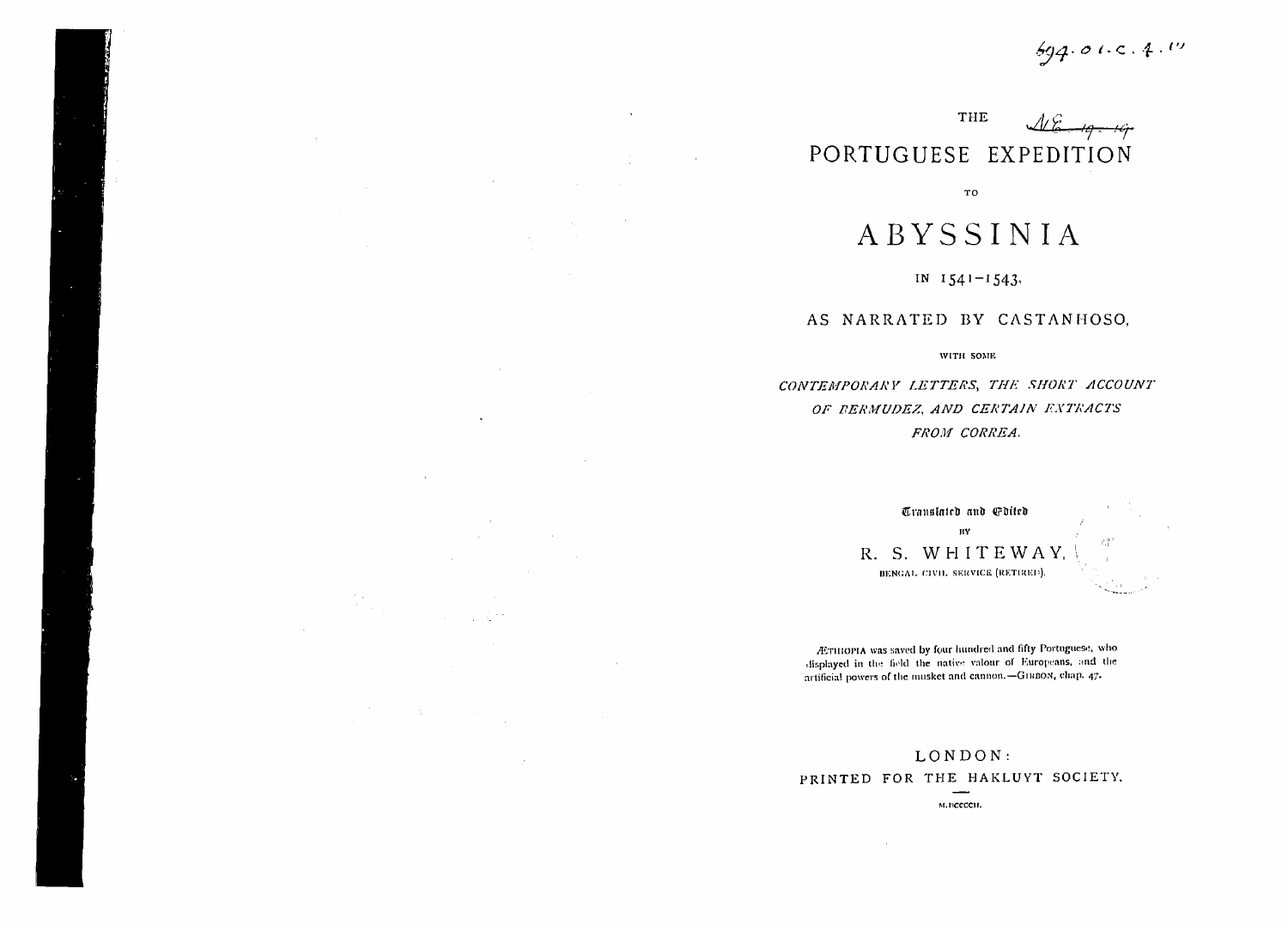

(From the edition of his Book published at Lishon in 1875.)

# This is a short account of the embassy which the patriarch D. João Bermudez brought from the Emperor of Ethiopia, vulgarly called Preste John, to the most Christian and zealous-in-the-faith-of-Christ King of Portugal, D. João, the third of that name, dedicated to the most high and powerful and of happiest auspices King, also of Portugal, D. Sebastião, the first of that name.

In which, too, is related the death of D. Christovão da Gama and the fortunes of the Portuguese, his companions.

In Lisbon, at the house of Francisco Correa, Printer to the Cardinal Infante, in the year 1565.

 $\cdot$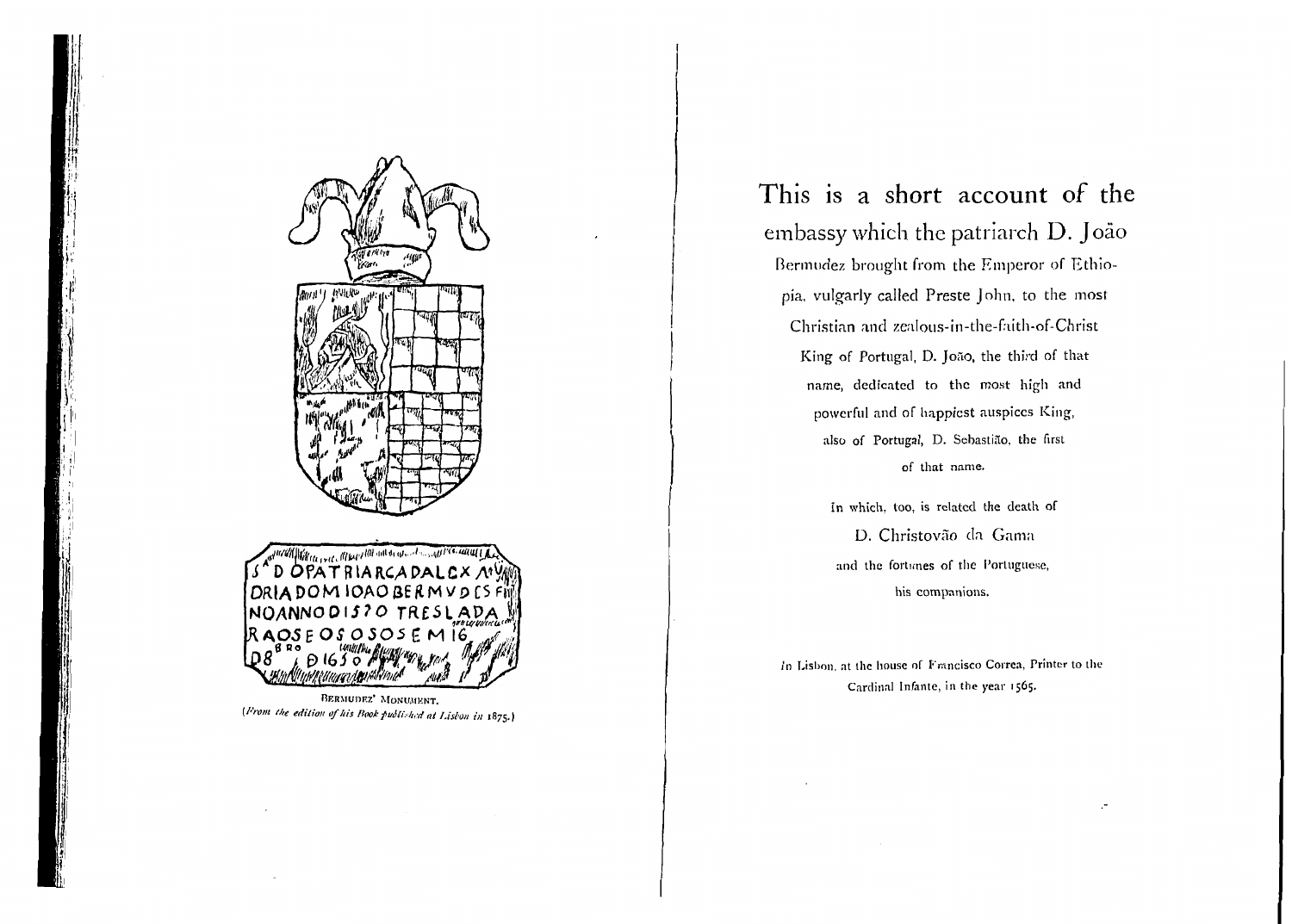#### PORTUGUESE EXPEDITION TO ABYSSINIA. 234

delicate as *sinabafas*,<sup>1</sup> and *beatilhas*,<sup>2</sup> so fine that a piece of thirty or forty ells could be held between the hands. They found also much gold in pots and vessels, and buried under the hearths in their huts, where they used to hide it as the most secure place; they themselves showed it to our men to escape death. The King would not stay here long, as he did not intend to do them great damage ; merely to frighten them. The winter, too, was drawing near, and it was necessary to return to his country before the rivers rose, which are heavily flooded in that part and quite stop travel on the roads; because the winters are very rainy and the land mountainous; the rivers collect much water from these mountains, and swell vastly. We therefore very soon left that rabble, and marched towards Damute, which lies nearly due west of the Gafates.

## CHAPTER LI.

## Of the Kingdom of Damute, and of its Provinces, and of the great riches there are in it, and of certain marvellous things.

THE kingdom of Damute marches on the western side with the Gafates, of whom I have above spoken; it is on the bank of the Nile, at the spot where it cuts the equator.<sup>3</sup> This province stands rather surrounded by the Nile than on either side of it, for that river makes here many and considerable bends. The approach to this kingdom is most difficult, by reason of the rugged crags there are on the banks of the Nile. Besides that these are rugged, there are among them certain passes made artificially in rocks bored by a crowbar, and closed by gates guarded by armed

 $\ddot{\phantom{a}}$ 

 $\mathbf{r}$ 

\* An error of nearly 700 miles : Damot is not on the equator.

### BERMUDEZ.

men: so that a small force can resist and prevent the entry of those enemies who desire to pass without their permission. When the Emperor goes there these gates are broken, and opened freely to all who desire to enter. The kingdom of Damute is large, with several subordinate provinces.<sup>1</sup> The chief part is inhabited by Christians, but some provinces belong to pagans. In all are found great stores of gold and of rock crystal. All the country is well supplied and fertile, especially the part nearest the Nile, which has more hills and streams than the rest. It breeds numerous animals, wild and tame, worms (bichos), and strange and poisonous serpents. They breed cattle, horses, buffaloes, mules, asses, sheep, and other flocks; the cattle are larger than ours, so much so that some of them are almost as large as elephants. They have huge horns; some of them will even hold a pitcherful of wine. They are used to transport and store wine and water, as pitchers and barrels are here.<sup>2</sup> I dare to say this, because D. Rodrigo de Lima brought one of these horns of this size to this kingdom during the lifetime of the King, your grandfather, when there accompanied him the Ambassador Tagazauo and the Padre Franciscaluarez. There is found

<sup>&</sup>lt;sup>1</sup> Sinabafa; see Yule's Glossary, s.v., Shanbaff.

<sup>&</sup>lt;sup>2</sup> Beatilha: see Yule's Glossary, s.v., Betteela, a kind of muslin

<sup>&</sup>lt;sup>1</sup> Damot is on the right bank of the Blue Nile, at the opening of the great bend that river makes, and just south of its source. Gafat lies on the south of it, the Gojame district on the east, and Agoumeder on the west. It is part of the province of Gojame, which itself includes the whole of the great bend. Many of the stories told in this chapter<br>are also in Alvarez, chap. exxxiii. See Basset, *Histoire*, p. 54 n., for further information.

<sup>&</sup>lt;sup>2</sup> The size of the oxen which carry these large horns is grossly - The size of the oxen which carry these large norms is grossly<br>exaggerated here; perhaps a sentence in Alvarez (chap. cxxxiii) may<br>be responsible. Lobo (p. 70), with his love of the fabulous, says these<br>oxen with the larg these cattle are of the usual size, but for some reason the horns of both sexes are at times abnormally large. Salt (p. 259) speaks of horns nearly 4 ft. long and 21 ins. in girth. Raffray (p. 247) spyses of norms<br>meatly 4 ft. long and 21 ins. in girth. Raffray (p. 247) says he<br>measured the capacity of one, which he found to hold 14 litres, or<br>rather over three Abyssinia.